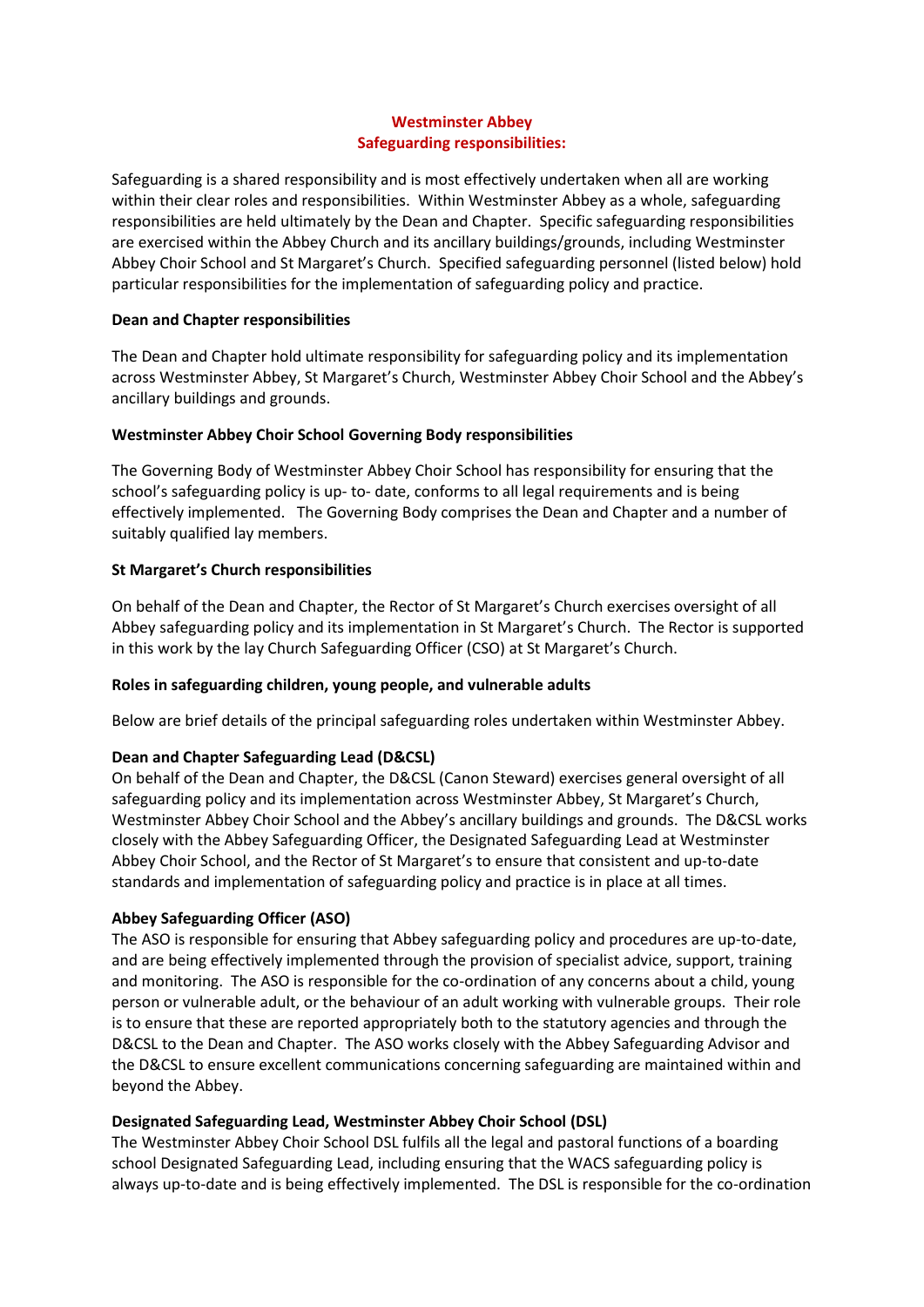of any concerns about a child, young person or vulnerable adult, or the behaviour of an adult working with vulnerable groups. Their role is to ensure that these are reported appropriately to the statutory agencies, to the ASO and through the D&CSL to the Dean and Chapter. The DSL works closely with the ASO and the D&CSL to ensure excellent communications concerning safeguarding are maintained within and beyond Westminster Abbey Choir School and Westminster Abbey.

### **St Margaret's Church Safeguarding Officer (CSO)**

The St Margaret's CSO is a member of the St Margaret's congregation who attends, at least once a year, the Rector's Advisory Committee and the St Margaret's Congregational Consultative Forum to discuss matters pertaining to safeguarding at St Margaret's. The CSO oversees the implementation of the Westminster Abbey Safeguarding policy, together with its associated policies, procedures and guidelines in St Margaret's. They are responsible for ensuring that all allegations or suspicions of abuse are taken seriously, and are reported appropriately to the statutory agencies, to the ASO and through the Rector of St Margaret's to the Dean and Chapter.

#### **The Abbey Safeguarding Advisor (ASA)**

Professional safeguarding advice is provided, as necessary, to the those fulfilling the safeguarding roles listed above, by one or more named members of the London Diocesan Safeguarding team.

### **Westminster Abbey Safeguarding responsibilities: Who's who**

| Abbey Safeguarding Officer                                      | Safeguarding Officer<br>Juliette Curtin<br>The Chapter Office<br>20 Dean's Yard<br>London, SW1P 3PA<br>Tel: 073 9456 2778<br>Email: Juliette.curtin@westminster-abbey.org            |
|-----------------------------------------------------------------|--------------------------------------------------------------------------------------------------------------------------------------------------------------------------------------|
| Dean and Chapter Safeguarding Lead                              | The Canon Steward<br>The Reverend Anthony Ball<br>The Chapter Office<br>20 Dean's Yard<br>London, SW1P 3PA<br>Tel: 020 7654 4806<br>Email: anthony.ball@westminster-abbey.org        |
| Designated Safeguarding Lead,<br>Westminster Abbey Choir School | Designated Safeguarding Lead<br>Erica Soulsby<br>Westminster Abbey Choir School<br>Dean's Yard, London. SW1P 3NY<br>Tel: 020 7654 4918<br>Email: Erica.Soulsby@westminster-abbey.org |
| St Margaret's Church Safeguarding Officer                       | Safeguarding Coordinator<br><b>Nigel Harris</b><br>The Chapter Office<br>20 Dean's Yard<br>London, SW1P 3PA                                                                          |